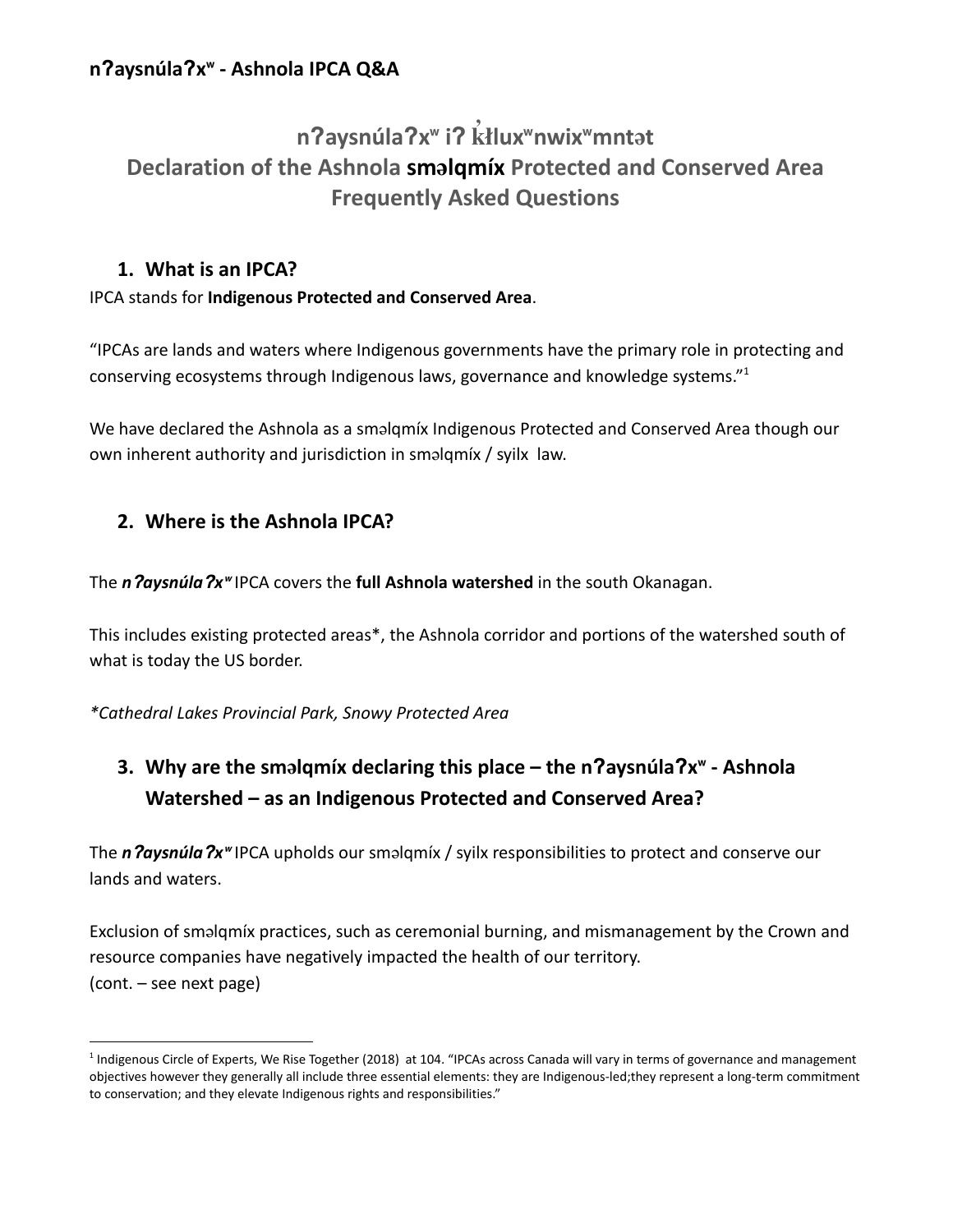The *n Oaysnúla*  $\gamma$ <sup>*w*</sup> *IPCA* protects the integrity of the ecosystem and our cultural connections to the Ashnola --healing and strengthening relationships between water, the land and all beings.

- The *n ?aysnúla* ?x<sup>w</sup> is one of the last pristine stream systems in sməlqmíx territory. A sməlqmíx IPCA in the Ashnola benefits all who rely on its pure, cold waters in the face of climate change and water scarcity.
- **•** The *n Paysnúla*  $2x^*$  IPCA is part of an interconnected series of proposed smalqmíx protected areas including the Olalla Highlands and the Tulameen, and builds on our work in the establishment of the South Okanagan National Park Reserve.

### **4. What does the** *n*ʔ*aysnúla*ʔ*x*ʷ **IPCA mean for the US portions of the Ashnola watershed? / For cross-border relationships?**

The history of this area is rich, being a historic trade and migration route linking us to many neighbouring tribes, crossing what is today the US border.

We have close political relationships with our cross-border tribes and have been, and will be working in close collaboration with them to protect this important area and its water.

We are pleased to welcome our relatives from the Confederated Tribes of the Colville Reservation today to witness this declaration event.

## 5. **What does the IPCA declaration mean for existing Crown protected areas?** The *n Oaysnúla*  $2x^w$  **IPCA** area includes (but is not limited to) the existing Crown protected areas of

Cathedral Lakes Provincial Park and Snowy Protected Area.

"IPCAs are lands and waters where **Indigenous governments have the primary role** in **protecting and conserving ecosystems** through **Indigenous laws,** governance and knowledge systems**."<sup>2</sup> This has not historically been the case in BC parks management. It is time for this to change.**

We fully expect that decisions regarding current and future uses of the Cathedral Lakes and Snowy protected areas will be guided by syilx / sməlqmíx law, and a sməlqmíx-led watershed plan for the *n*ʔ*aysnúla*ʔ*x*ʷ IPCA / Ashnola watershed as a whole.

<sup>2</sup> Indigenous Circle of Experts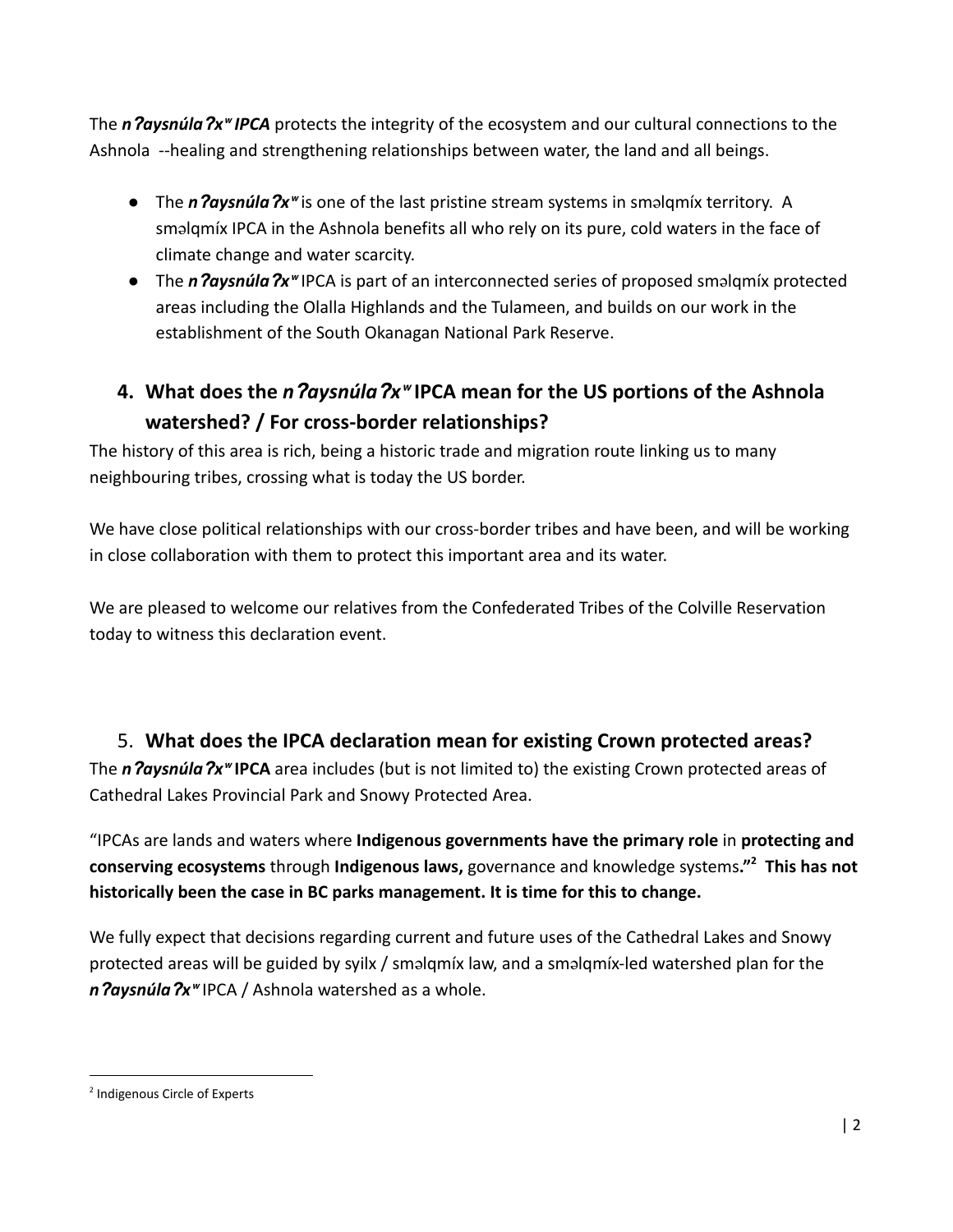- **6. What will the** *n*ʔ*aysnúla*ʔ*x*ʷ **IPCA mean for:**
- **● individuals coming to the Ashnola?**
- **● recreational users / forest companies / range tenure holders / mining?**

We will work with our neighbours and visitors who interact with the *n daysnula*  $\chi$ <sup>w</sup> to guide them in taking steps to bring themselves into good standing with the water, land, air and tmix<sup>w</sup> to respect the IPCA. Our law is instructive, not punitive.

- There will be a kiosk at the entrance to the area with information for visitors about how to conduct themselves.
- We will be communicating with those who hold licences or permits in the Ashnola in the coming days to offer more specific direction about what is expected of them. These Crown tenures were granted without our consent, and some, such as mineral claims are not compatible with the IPCA designation.
- **● See table below for details.**

| <b>Land use</b>                   | <b>Details</b>                                                                                                                                                                                                                                                                                                                                                                                          |
|-----------------------------------|---------------------------------------------------------------------------------------------------------------------------------------------------------------------------------------------------------------------------------------------------------------------------------------------------------------------------------------------------------------------------------------------------------|
| Logging<br><b>Forest tenures</b>  | $k^{\omega}$ wu xikak (where we have gone wrong) / the problem: These areas<br>are currently not healthy. <b><i>smalqmíx</i></b> traditional forest management<br>practices have been extirpated from the landscape in favour of<br>conventional forestry and fire suppression.                                                                                                                         |
|                                   | The smalqmix intend to work with non-smalqmix timber<br>operations/companies to help them "to move on" from the<br>n <i>laysnúla ?x<sup>w</sup></i> IPCA area in a timely way, so that the area can heal and<br>be rejuvenated through smalqmíx forest management.                                                                                                                                      |
| Mining/ Mineral tenure<br>holders | Mining will not be permitted in the $n$ <i>daysnula</i> $2x^w$ IPCA.                                                                                                                                                                                                                                                                                                                                    |
|                                   | There are mineral claims in the <i>n daysnula</i> $2x^{\omega}$ corridor that were<br>registered without consultation or consent of the smalqmíx.<br>Mineral claim-holders would be well-advised to voluntarily abandon<br>their claims without undertaking further work on them. Failure to do so<br>may open mineral claim-holders to legal challenge.<br>Our expectation is that the Crown will not: |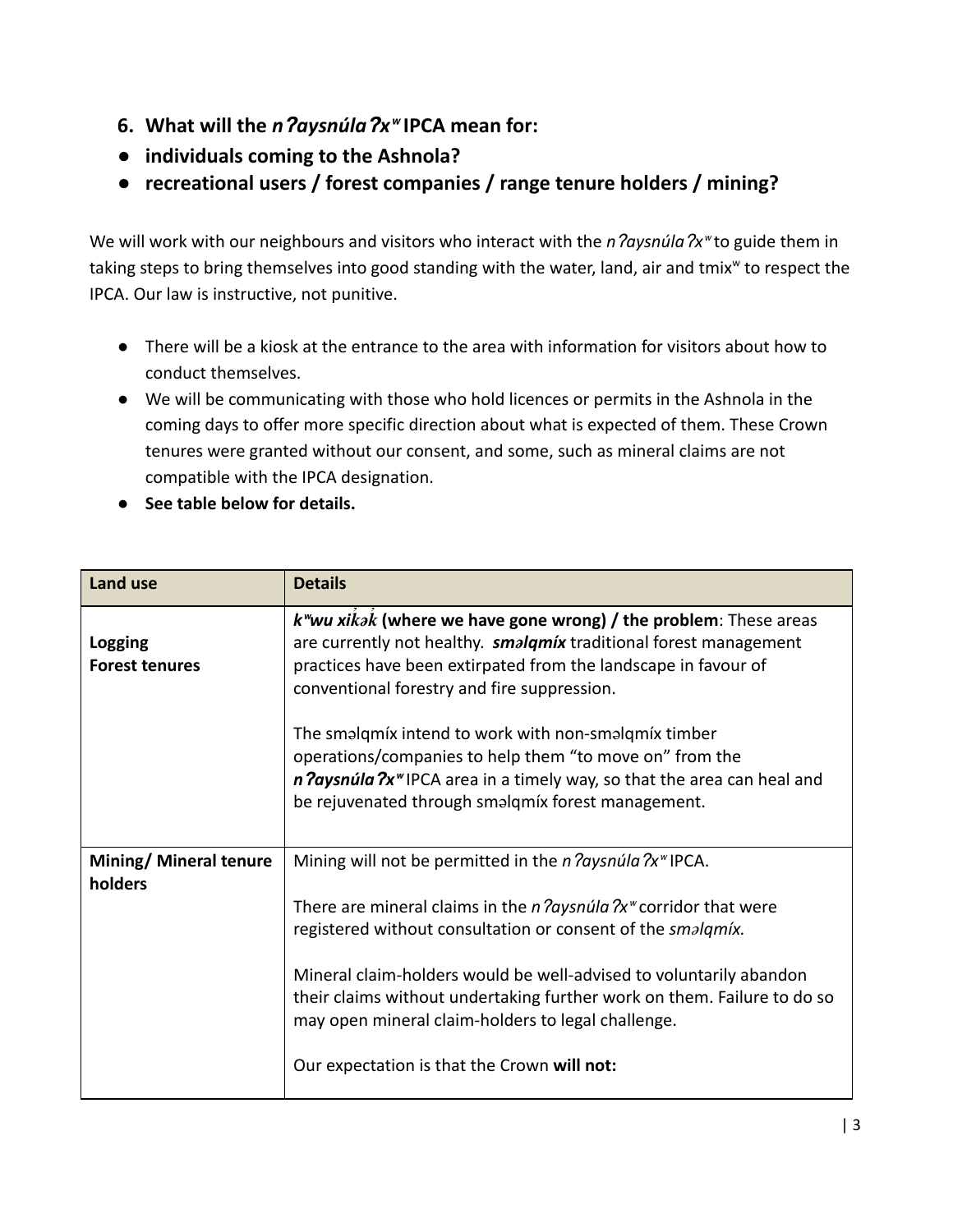| Land use                                         | <b>Details</b>                                                                                                                                                                                                                                                                                                                                                                                                                                                                                                                                                                                                                                                                                                                                                                                                                                                                                                                                          |
|--------------------------------------------------|---------------------------------------------------------------------------------------------------------------------------------------------------------------------------------------------------------------------------------------------------------------------------------------------------------------------------------------------------------------------------------------------------------------------------------------------------------------------------------------------------------------------------------------------------------------------------------------------------------------------------------------------------------------------------------------------------------------------------------------------------------------------------------------------------------------------------------------------------------------------------------------------------------------------------------------------------------|
| <b>Mining/ Mineral tenure</b><br>holders (cont.) | permit further registration of mineral claims in the Ashnola<br>$\bullet$<br>watershed,<br>approve mining activities or<br>grant mining leases.                                                                                                                                                                                                                                                                                                                                                                                                                                                                                                                                                                                                                                                                                                                                                                                                         |
| <b>Range tenure holders</b>                      | The smalqmix will work with all range tenure holders to ensure their<br>operations are consistent with smalqmíx / syilx law.<br>Securing smalqmíx historic range tenures is a priority and this may<br>require shifts in control of range in the Ashnola.                                                                                                                                                                                                                                                                                                                                                                                                                                                                                                                                                                                                                                                                                               |
| Water management /<br>water licences             | smalqmíx rights to and relationships with water precede and supersede<br>any Crown granted water rights or licences.<br>The smalqmix will work with water licensees to ensure their uses are<br>consistent with smalqmíx / syilx law. This includes the rights of the tmix <sup>w</sup><br>to environmental flows necessary to thrive and improved processes to<br>ensure that effluent does not contaminate water.<br>Future water use in the Ashnola will be guided by a smalqmíx watershed<br>plan, and smalqmíx water quality standards.<br>Context:<br>Waters are being dramatically over-licensed, mismanaged and<br>polluted. Improper uses of our waters are occurring through<br>energy production, mining, dams, diversions, over<br>allocation/exploitation, recreational development, wastewater<br>dumping, unsustainable economic development, pesticides,<br>herbicides and disease.<br>We will not permit this to occur in the Ashnola. |
| <b>Recreational Users</b>                        | With COVID, the amount of traffic in the corridor has dramatically<br>increased, exacerbating issues regarding trash and garbage, water and<br>waste disposal, as well as invasive plants and species 'hitchhiking' into<br>the area.<br>To offset the costs of management we are charging campers in the<br>Ashnola Corridor. Please refer to signage for guidance about expected                                                                                                                                                                                                                                                                                                                                                                                                                                                                                                                                                                      |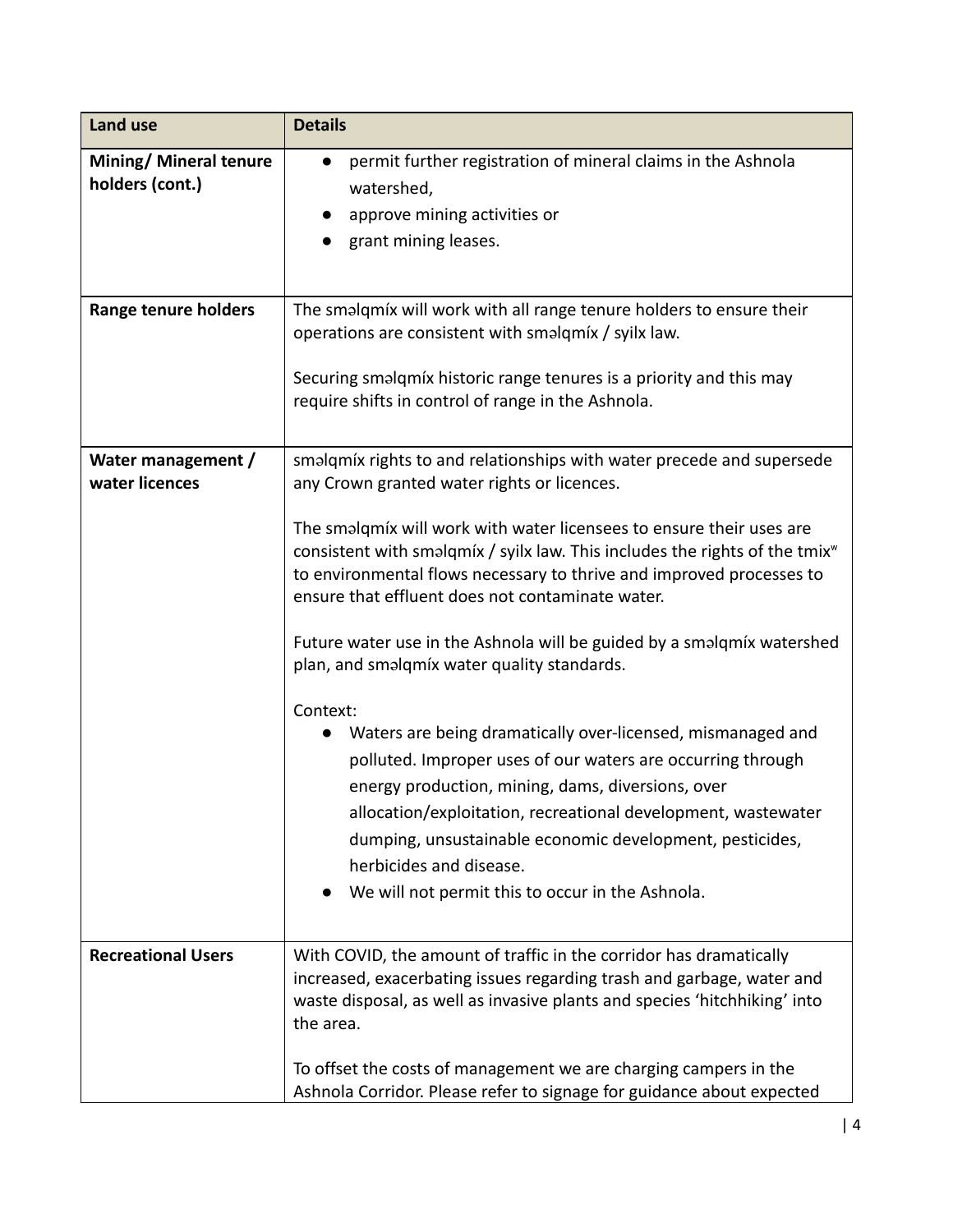| <b>Land use</b>                              | <b>Details</b>                                                                                                                                                                                                                                                                             |
|----------------------------------------------|--------------------------------------------------------------------------------------------------------------------------------------------------------------------------------------------------------------------------------------------------------------------------------------------|
|                                              | conduct. Going forward, ATV/off-road use will be restricted to<br>responsible trail usages enforced by us. Closures must be respected.                                                                                                                                                     |
|                                              | We continue to train our young people as guardians to steward our<br>territories.                                                                                                                                                                                                          |
| <b>Cathedral Lakes Lodge</b>                 | We intend to work with all operators within the $n$ <i>daysnula</i> $2x^{\omega}$ IPCA area<br>to discuss how future operations and management can be brought into<br>alignment with our laws and governance and explore economic<br>partnerships and transitions.                         |
|                                              | For example, archeological protection of culturally and spiritually<br>significant areas.                                                                                                                                                                                                  |
| Fee simple property<br>owners / Crown leases | Further privatization of smalqmíx territory is not acceptable.                                                                                                                                                                                                                             |
|                                              | No new fee simple or Crown leases are permitted in the Ashnola<br>Watershed.                                                                                                                                                                                                               |
|                                              | Residential or other property/tenure owners in the <i>n daysnula ?x</i> "IPCA<br>area should be aware that current uses may not be consistent with new<br>management priorities for the area, particularly the respite, healing, and<br>restoration that the <i>tmix<sup>w</sup></i> need. |
|                                              | We intend to work with all actors within the $n$ ? aysnula $2x^*$ IPCA area to<br>discuss how land and water use can and must be brought into alignment<br>with our laws and governance.                                                                                                   |
| Hunters/ Guide<br>outfitters                 | With the IPCA declaration, we are confirming the current moratorium on<br>non-smalqmíx hunting in the area.                                                                                                                                                                                |
|                                              | We will enforce smalqmix / syilx protocol with our neighbouring nations.                                                                                                                                                                                                                   |
|                                              | We are protecting moose and ungulates by protecting winter range,<br>migration corridors, lambing areas.                                                                                                                                                                                   |
|                                              | For example, ceremonial burning can assist with restoration of ungulate<br>habitat. E.g., area around Crater is starting to in-grow / sicknesses can<br>occur when animals hemmed in in one place.                                                                                         |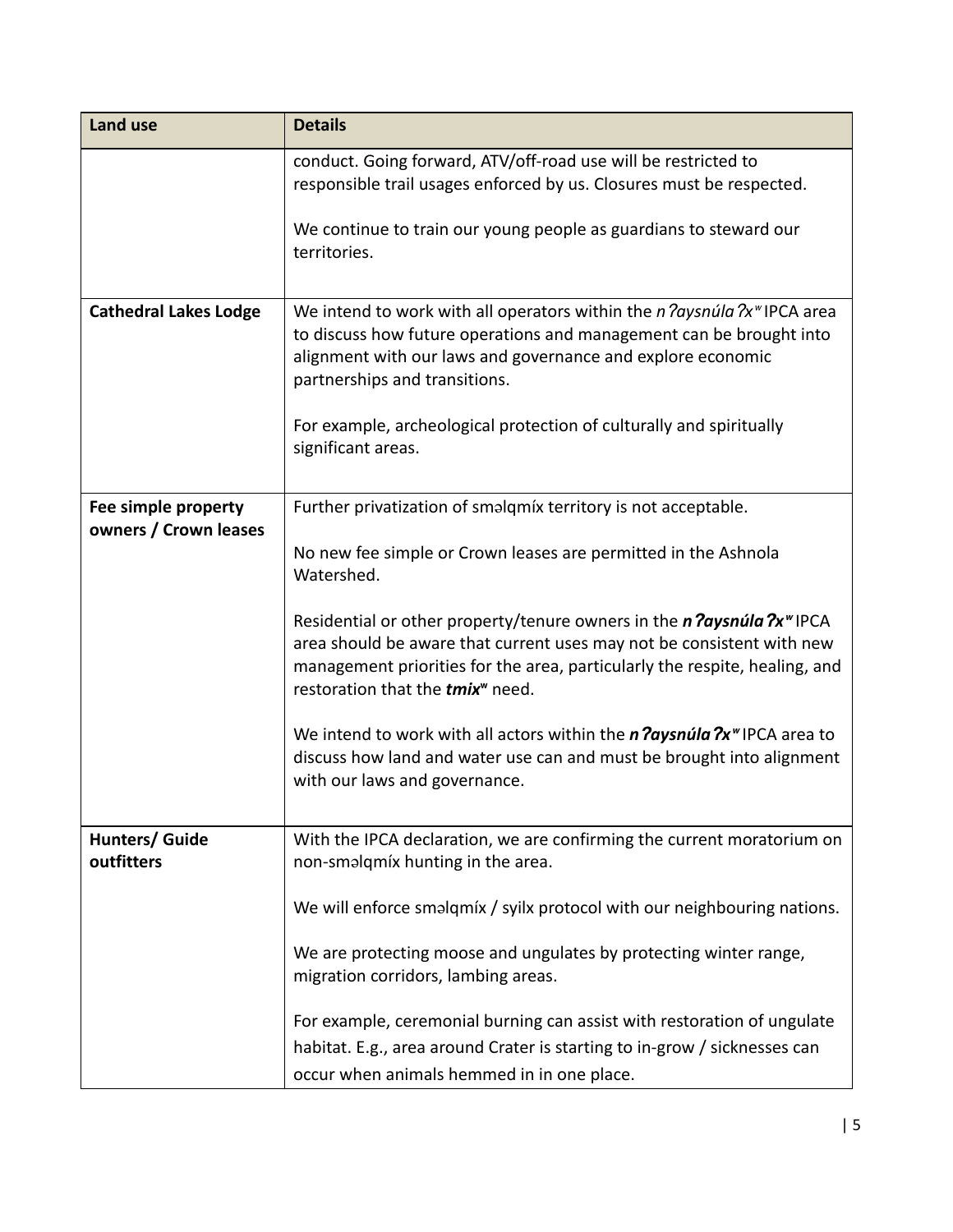| <b>Land use</b>                                                          | <b>Details</b>                                                                                                                                                                                                                                                                                                                                   |
|--------------------------------------------------------------------------|--------------------------------------------------------------------------------------------------------------------------------------------------------------------------------------------------------------------------------------------------------------------------------------------------------------------------------------------------|
| <b>Species of Cultural</b><br><b>Significance and Species</b><br>at Risk | The n <i>Paysnula Px<sup>w</sup></i> IPCA contributes to protection of species at risk and<br>biodiversity conservation in the region. We will continue to work with<br>federal, provincial and local agencies and groups to further this goal.                                                                                                  |
|                                                                          | We are working towards a comprehensive tmix <sup>w</sup> law which will guide<br>relationships with all four sacred ecosystems,<br>These are described in our story systems as: the under the earth<br>tribes, the water tribes, the growing on the land tribes, and the<br>walking and flying on the earth tribes of living beings.             |
| <b>Regional District</b>                                                 | In 2013, we a signed a community-to-community agreement that<br>identified water, children, and health as primary and shared<br>considerations.<br>The <i>n Paysnula ?x<sup>w</sup></i> IPCA contributes to addressing these priorities. The<br>integration of these priorities will also be part of our management<br>planning for the Ashnola. |

#### **7. What does this mean for the economy in the area?**

We are not opposed to economic or other development, but it must be done in a way that **honours our responsibilities** to all living things. There are places in our territory where industrial resource extraction is not consistent with our responsibilities in sməlqmíx / syilx law. The Ashnola Watershed is one of these.

This IPCA declaration is part of a needed shift away from status quo management in our territory, which has resulted in degraded lands, diminishing wildlife, wildfires, mining pollution, water pollution and ongoing threats to water.

#### **There are significant economic benefits to investing in conservation as opposed to extraction economies.** Examples of how sməlqmíx management of the Ashnola corridor will result in economic benefits include:

● Ceremonial burning to restore healthy conditions in the Ashnola will mean healthier range and forests, and more abundant animal communities such as ungulates. This will allow **suxtuxncut** –those who make their living from the land –to thrive.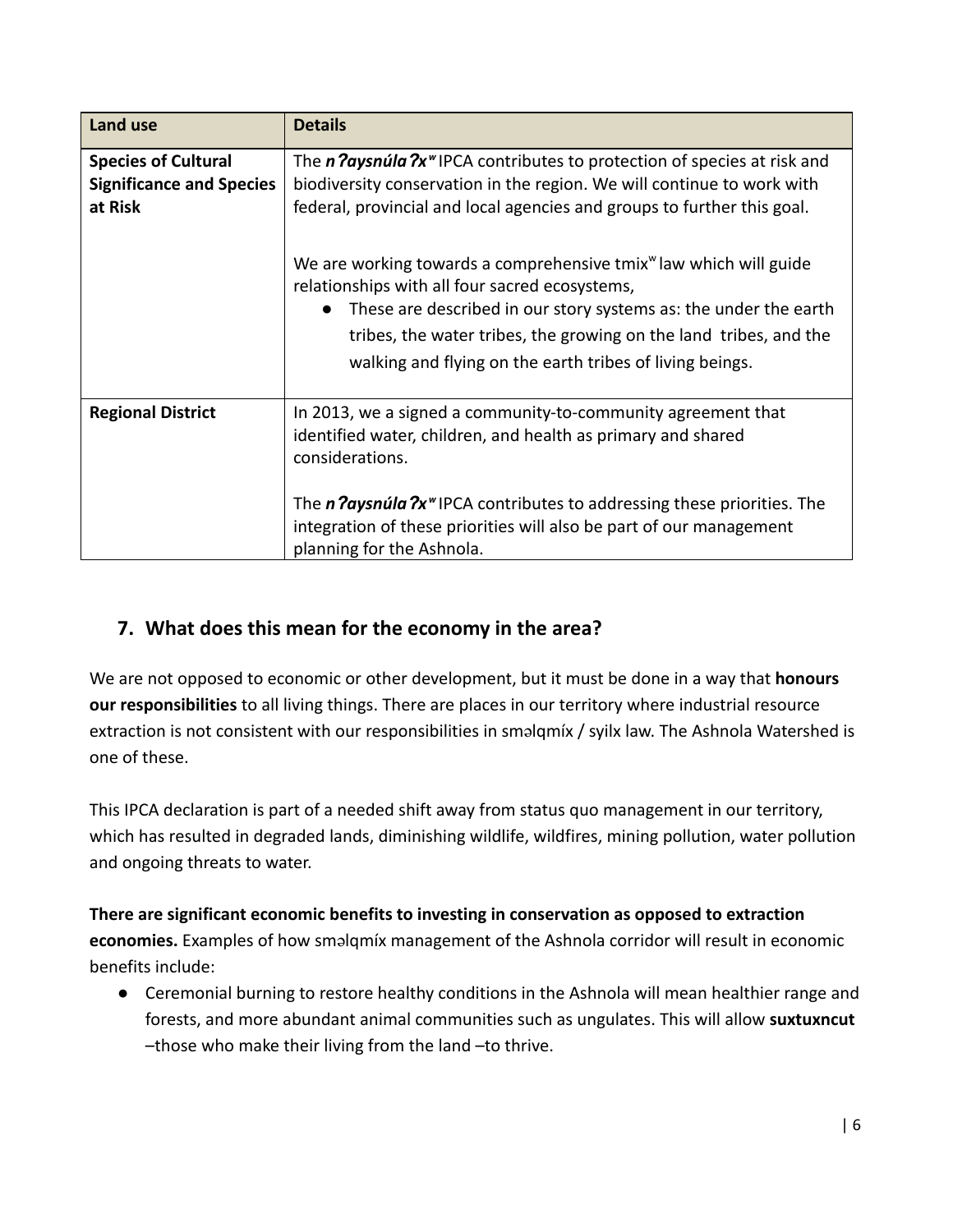- Environmental protection makes communities more livable through improved public health, strengthened community ties to the land, and the strengthening of cultural ties to tmix $w$ relatives.
- Recreational experiences will be enhanced through interpretive signage and management of campsites.
- The IPCA presents opportunities for eco-tourism, which will benefit the wider community.
- Family names tie historic uses and occupation into management responsibilities to the areas in question. This will be integral in identification of employment positions, and roles in governance, management and technician positions in the IPCA.
	- o We continue to train our young people as guardians to steward our territories, which presents career opportunities for our younger generations.

We intend to work with all operators within the *n ?aysnúla* ?x<sup>w</sup> IPCA area to discuss how future operations and management can be brought into alignment with our laws and governance and explore economic partnerships and transitions.

We will continue to build on revitalizing our traditional knowledge and management practices by localizing our land-use decision-making.

### **8. How can others in the Similkameen work in collaboration with the sm**ə**lqmíx? / How can I help?**

In planning this IPCA, **suxtuxncut** (those who make a living off the land) including foresters, ranchers, natural resource workers were thought of and will continue to be thought of.

We welcome all guests on *sm*ə*lqmíx* territory to join us in a spirit of collaboration and a willingness to learn. We are willing to educate and inform our collective community on how we can move forward to protect and conserve the land and waters in alignment with *sm*ə*lqmíx/syilx* law.

- We ask that citizens and users of our territory have an open mind. We wish to create space for understanding of one another.
- Protecting and conserving the water and tmix<sup>w</sup> is not the sole burden of *smalqmíx/syilx*. It should be shared, including by national, provincial and local governments through communication and collaboration
- This collaboration also includes the wider community, who will also benefit from a healthier, cleaner, and flourishing Ashnola watershed.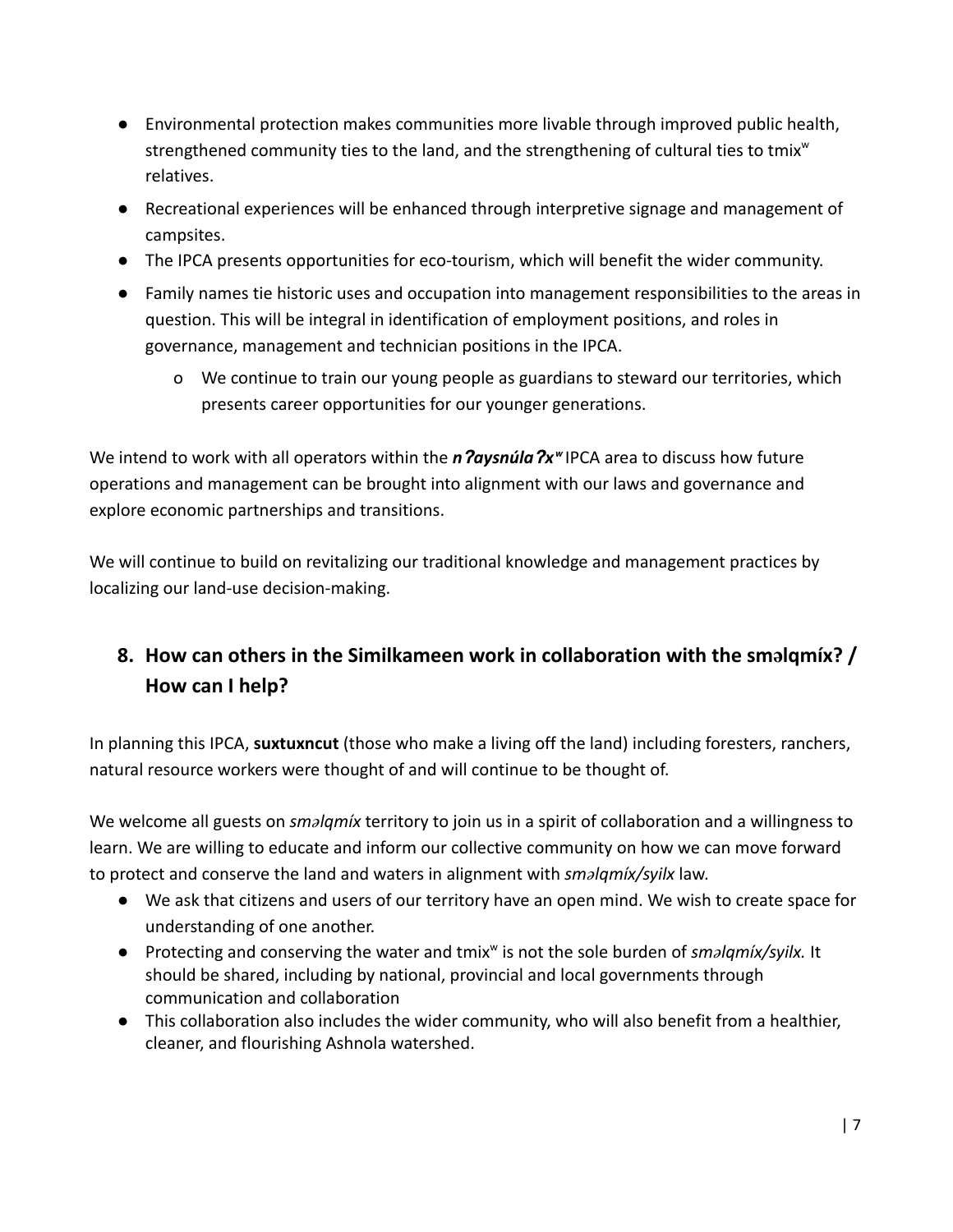### **9. Is the n**ʔ**aysnúla**ʔ**x**ʷ **IPCA legal under Canadian Law? Is the** *n*ʔ*aysnúla*ʔ*x*ʷ **IPCA recognized by Crown Governments?**

We currently have a Memorandum of Understanding regarding the proposed South Okanagan National Park Reserve with Canada, BC and our neighbours, the Okanagan Indian Band.

● The MOU references ongoing discussions regarding "Indigenous protection initiatives which could lead to the achievement of larger conservation goals and support ecosystem connectivity" in the South Okanagan – Similkameen Region.

We look forward to full recognition of the n?aysnúla?x<sup>™</sup> IPCA in provincial law, including formalizing complementary provincial protection designations, funding, and removing incompatible Crown tenures from the watershed.

Legal context:

- All Crown governments, through Canada's *Constitution* have a legal obligation to recognize and affirm Aboriginal title and rights. This IPCA upholds our right to decide how our land will be used; economically benefit from our land; and pro-actively use and manage our land, as affirmed by the Supreme Court of Canada in *Tsilhqot'in Nation v. British Columbia* in 2014.
- As part of implementing UNDRIP (the *United Nations Declaration on the Rights of Indigenous Peoples*) governments must take all necessary steps to align their federal and provincial laws with the Declaration, in consultation and cooperation with Indigenous peoples.
- The provincial DRIPA (*Declaration on the Rights of Indigenous Peoples Act*) provides new tools for BC to recognize sməlqmíx decision-making authority in the watershed, and sməlqmíx ownership of carbon benefits arising from resulting changes in land use.

## **10. What happens if the n**ʔ**aysnúla**ʔ**x**ʷ **IPCA is not respected /if individuals or companies don't align their actions with sm**ə**lqmíx law? How will the n**ʔ**aysnúla**ʔ**x**ʷ **IPCA be enforced?**

Protection of our land and water benefits us all. We look forward to full compliance and respect of sməlqmíx / syilx law by the Crown and all other guests to our territory.

If guests to our territory are unable to respect the n?aysnúla?x<sup>w</sup> IPCA and the land /water in accordance with sməlqmíx / syilx law we will be forced to take further enforcement measures.